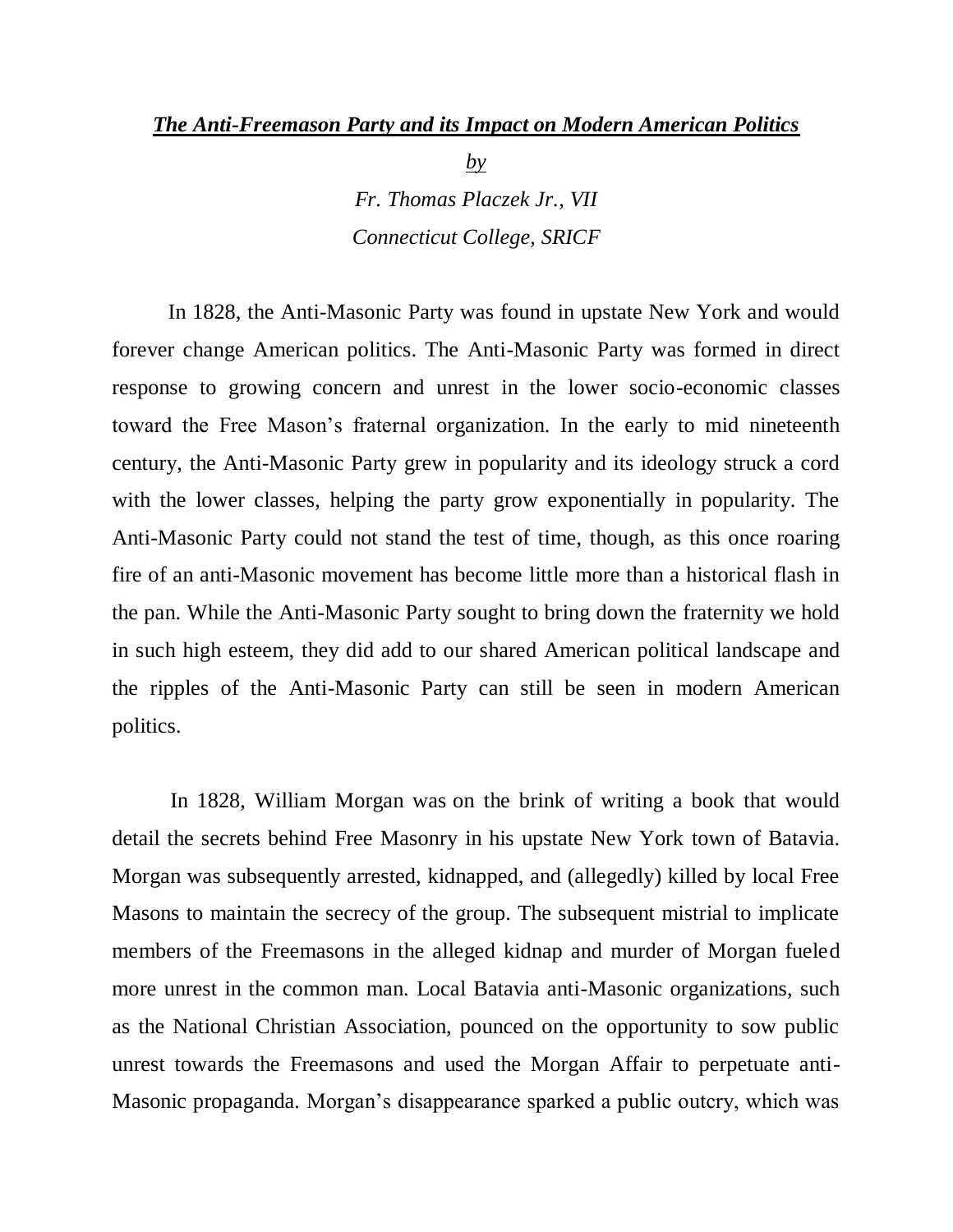perpetuated by the National Christian Association by such acts as raising a monument for the memory of William Morgan who, according to the National Christian Association, was killed at the hands of Free Masons. Indeed, the epitaph on the Morgan memorial reads, "He was abducted from near this spot in the year 1826, by Freemasons and murdered for revealing the secrets of their order." The Morgan Affair lit a flam that anti-Masonic groups fanned until there was a fire of anti-Masonic sentiment growing in New York and across the nation.

 In the years immediately following 1826, the Anti-Masonic Party grew in popularity. The Morgan Affair led many to believe that Freemasonry was in conflict with good citizenship; because judges, businessmen, bankers, and politicians were often Masons, ordinary citizens began to think of it as an elitist group. Moreover, many claimed that the lodges' secret oaths bound the brethren to favor each other over outsiders; in the courts as well as in the markets. Because the trial of the Morgan conspirators was mishandled, and the Masons resisted further inquiries, many New Yorkers concluded that Masons controlled key offices and used their authority to promote goals that would favor other Masons. It was an underpinning of the Anti-Masonic Party that if good government was to be restored all Masons must be purged from public office. They considered the Masons to be an exclusive organization taking unfair advantage of common people and violating the essential principles of [democracy.](http://en.wikipedia.org/wiki/Democracy)

 In 1828, The Anti-Masonic Party was officially formed. That year Andrew Jackson, a Freemason, was attempting to ride the wave of his military popularity into the presidential office of the United States. To thwart Jackson, The Anti-Masonic Party threw its support behind the incumbent John Quincy Adams. Jackson eventually won the Presidential seat, but the Anti-Masonic Party continued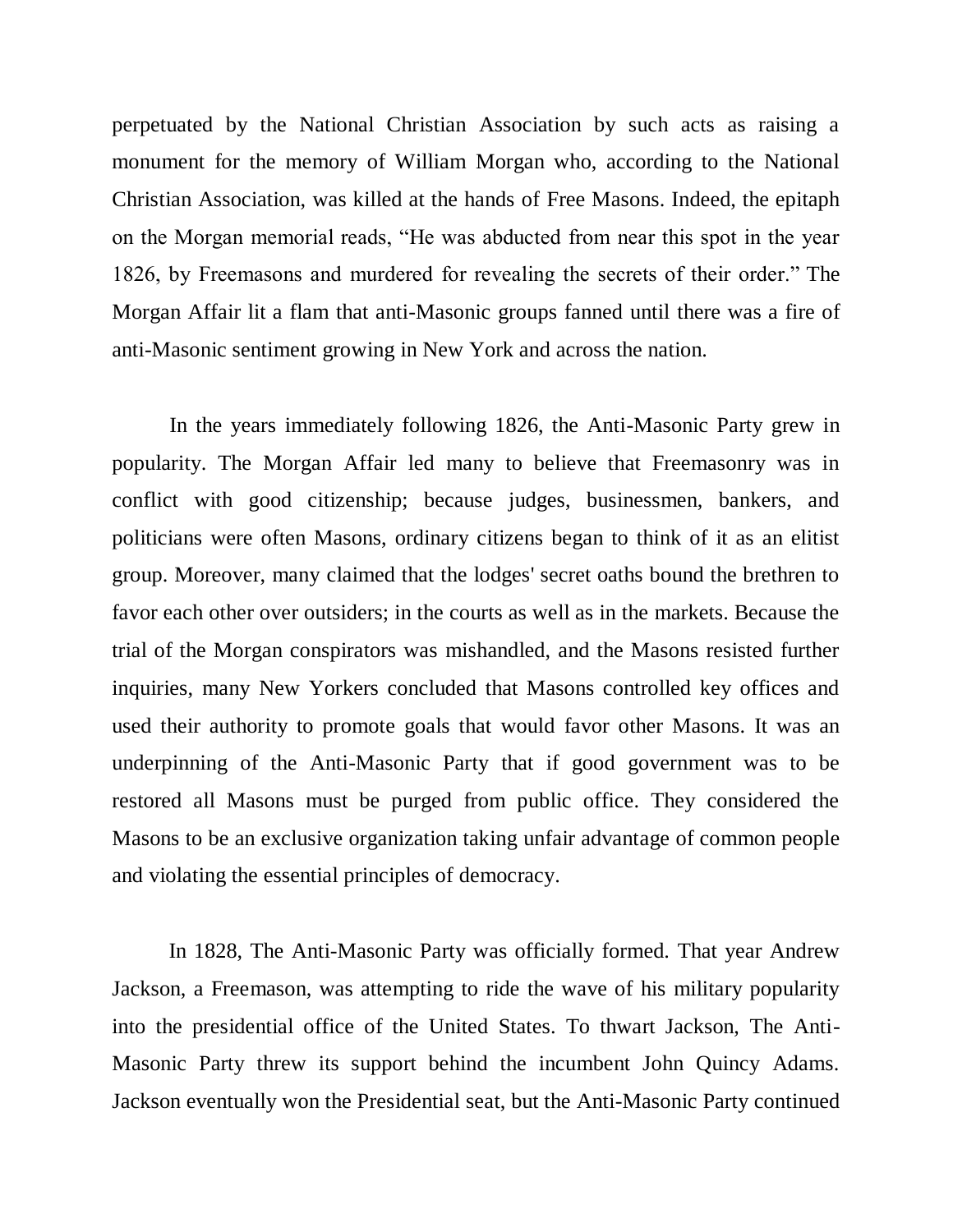to grow in New York and Vermont. Indeed, Vermont's Governor William Palmer was elected into office in 1832 under the Anti-Masonic bill as was Pennsylvania's Governor Joseph Ritner in 1835. The gubernatorial victories would be the high water mark of the Anti-Masonic Party. Ultimately, the Anti-Freemason Party took the public outcry of the Morgan Affair and rode it to political office. Unfortunately for the Anti-Masonic Party, as with most popular political issues, a new political "hot button" in the form of abolition was beginning to take hold in the public's mind. The Anti-Masonic Party was folded into the Whig Party and, by the late 1800's, was all but gone in the American political landscape.

 There was some benefit that came from the Anti-Masonic Party which can still be seen to this day in two important ways. First, the Anti-Masonic Party was the first political party to form a political convention. Before 1828, it was not a common occurrence for a political party to gather a number of delegates to vote on party issue and institute party leaders. The Anti-Masonic Party was the first political party to hold a party convention in Baltimore in 1831. Indeed, there would be no Democratic or Republican National Convention if there were no Anti-Masonic Political Party in the early 1800s. Additionally, the Anti-Freemason Party was the first party to implement a "party platform." A party platform is a list of the actions which a [political party](http://en.wikipedia.org/wiki/Political_party) supports in order to appeal to the general public for the purpose of having said party's candidates voted into office. This often takes the form of a list of support for, or opposition to, controversial topics. In the early days of American politics, each politician spoke for himself, using political parties as a voter base, not a guideline for how to think. The Anti-Masonic Party was the first political party to implement a party rhetoric, an ideal that each member of the party must adhere to.